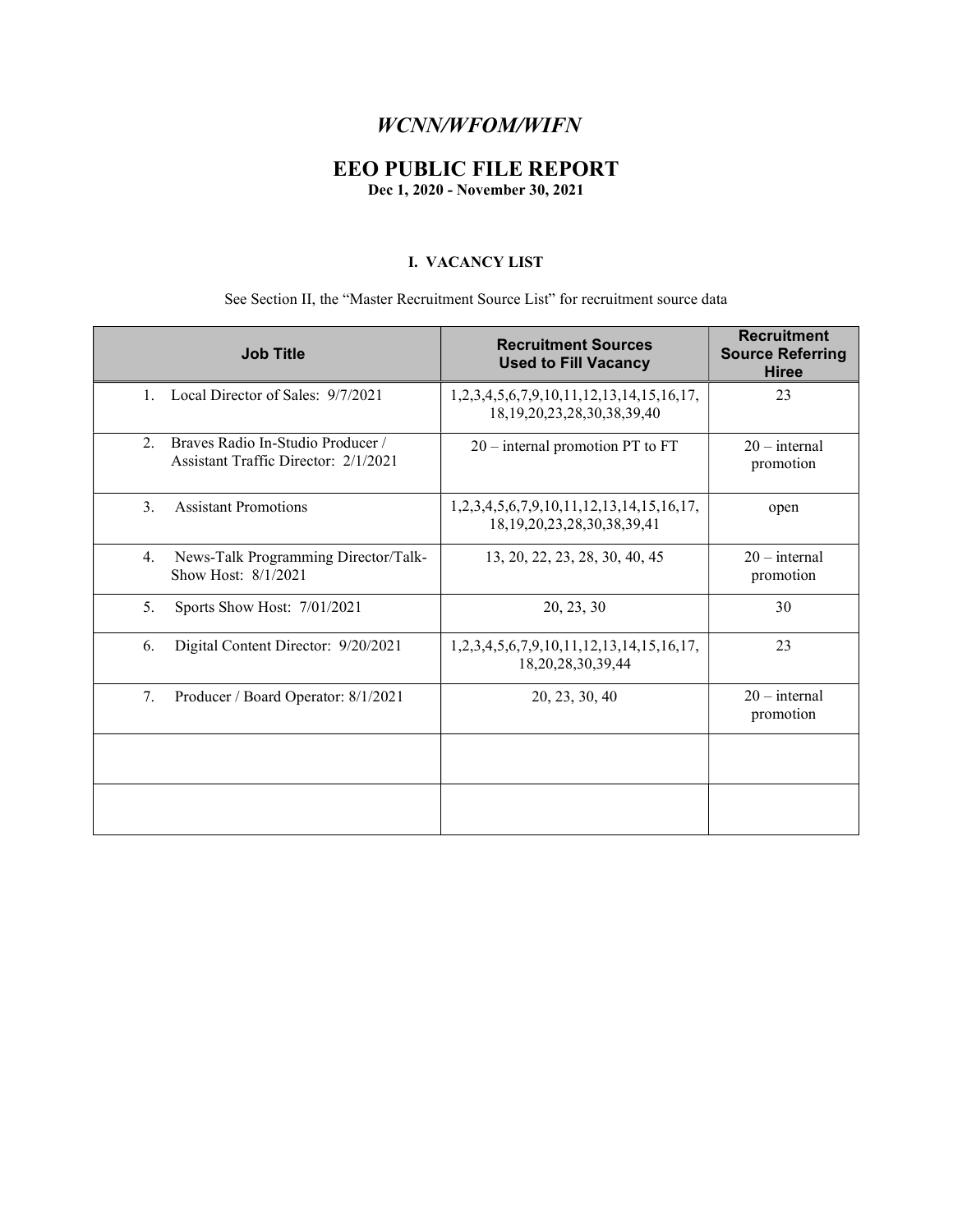## WCNN/WFOM/WIFN

# II. MASTER RECRUITMENT SOURCE LIST

| <b>Recruitment</b><br><b>Source</b><br><b>Number</b> | <b>Recruitment Source Information</b>                                                                                                                                                               | # Of Interviewees Referred by<br><b>Recruitment Source</b><br><b>Over Reporting Period</b> |
|------------------------------------------------------|-----------------------------------------------------------------------------------------------------------------------------------------------------------------------------------------------------|--------------------------------------------------------------------------------------------|
| 1                                                    | The Pennsylvania State University<br>Robert Martin-Assistant Dean Internship & Career Placement<br>College of Communications<br>208D Carnegie Building<br>University Park, PA 16802<br>814.863.6081 |                                                                                            |
| $\overline{2}$                                       | Hampton University<br>Janice Robinson-Career Center<br>114 Wigwan Bldg<br>Hampton, VA 23688<br>757.727.5000                                                                                         |                                                                                            |
| $\overline{3}$                                       | University of North Carolina at Chapel Hill<br>Jay Eubank- Director of Career Services<br>Campus Box #3365<br>Chapel Hill, NC 27599<br>919.962.2211                                                 |                                                                                            |
| 4                                                    | University of North Dakota<br>Native American Media Center<br>P.O. Box 7169<br>Grand Forks, ND 58202-7169<br>701.777.2011                                                                           |                                                                                            |
| 5                                                    | Southern Illinois University<br>Department of Radio-Television<br>Mail Code 6609<br>Carbondale, IL 62901-6609<br>618.536.7555                                                                       |                                                                                            |
| 6                                                    | San Francisco State University<br>Stephanie Johnston- Department of Broadcast Comm.<br>1600 Holloway Ave BECA Dept<br>San Francisco, CA 94132<br>415.338.1787                                       |                                                                                            |
| $\overline{7}$                                       | The Atlanta Business League<br>Reginald Diamond<br>931 Martin Luther King Jr. Blvd<br>Atlanta, GA 30314<br>404.584.8126                                                                             |                                                                                            |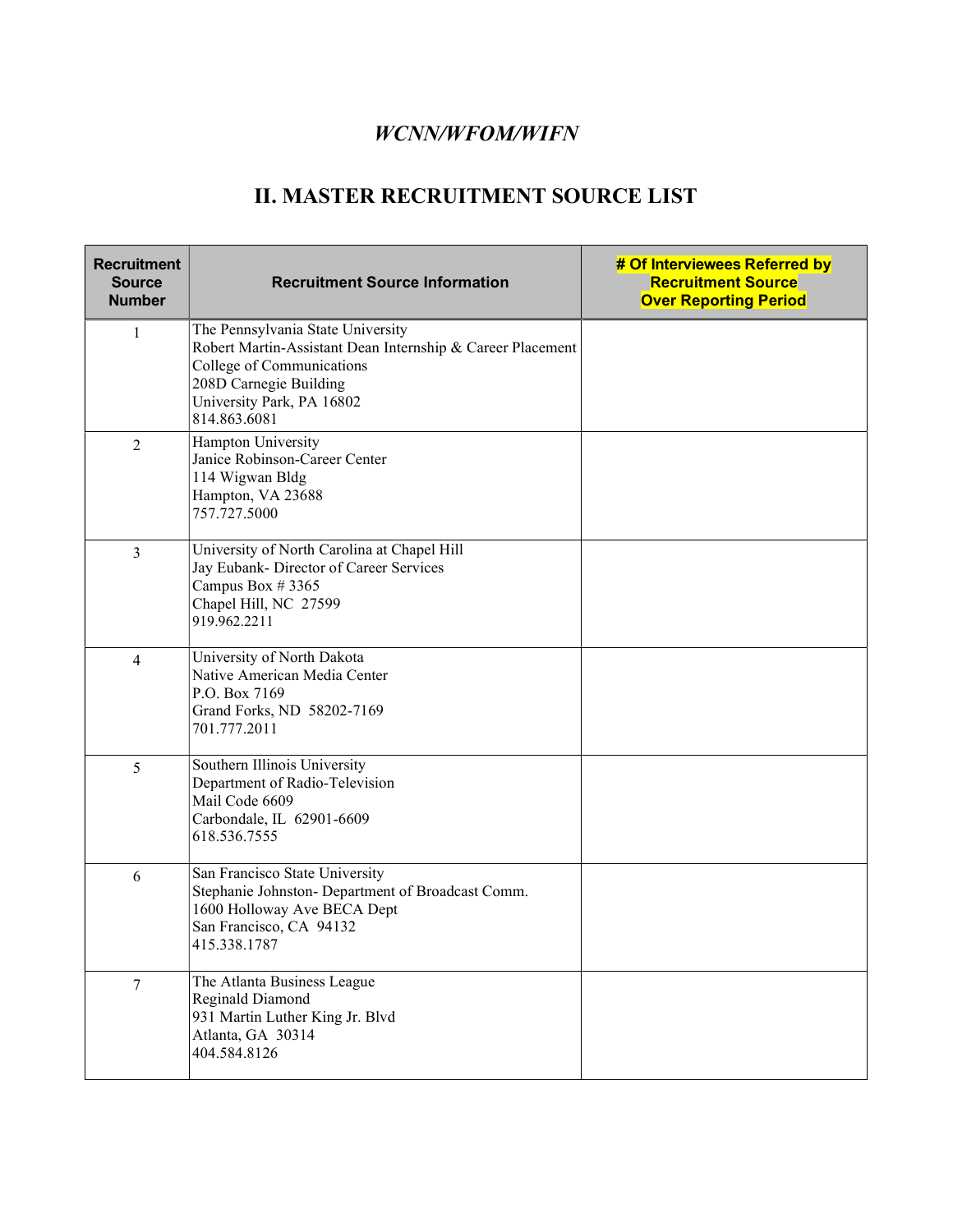| <b>Recruitment</b><br><b>Source</b><br><b>Number</b> | <b>Recruitment Source Information</b>                                                                                                                    | # Of Interviewees Referred by<br><b>Recruitment Source</b><br><b>Over Reporting Period</b> |
|------------------------------------------------------|----------------------------------------------------------------------------------------------------------------------------------------------------------|--------------------------------------------------------------------------------------------|
| $\,8\,$                                              | Atlanta Journal & Constitution<br>Attn: Ad<br>72 Marietta St. NW.<br>Atlanta, GA 30303<br>404.526.5127                                                   |                                                                                            |
| 9                                                    | Atlanta Metro College<br>Regina Simmon<br><b>Career Services</b><br>1630 Stewart Ave. SW<br>Atlanta, GA 30310<br>404.756.4047                            |                                                                                            |
| 10                                                   | Atlanta Urban League<br>Rashid Brown<br>100 Edgewood Avenue NE<br>Suite 600<br>Atlanta, GA 30303<br>404.659.1150<br>404.659.5771 - Fax                   |                                                                                            |
| 11                                                   | Georgia Department of Labor<br>Susan Sawyer<br>Atlanta Job Service<br>148 International Blvd NE<br>Atlanta, GA 30303<br>404.679.5200                     |                                                                                            |
| 12                                                   | Atlanta University Center<br>Kay Green<br>156 Mildred Street<br>Atlanta, GA 30314<br>404.523.5157                                                        |                                                                                            |
| 13                                                   | Georgia Association of Broadcasters<br>6 West Druid Hills Drive NE<br>Suite 330<br>Atlanta, GA 30329<br>770.395.7206<br>Admin@gab.org                    |                                                                                            |
| 14                                                   | Georgia State University<br>Melanie Jauch, M.A., NCC<br>Job Location and Development Specialist<br>PO BOX 3972<br>Atlanta, GA 30303-3972<br>404.651.2223 |                                                                                            |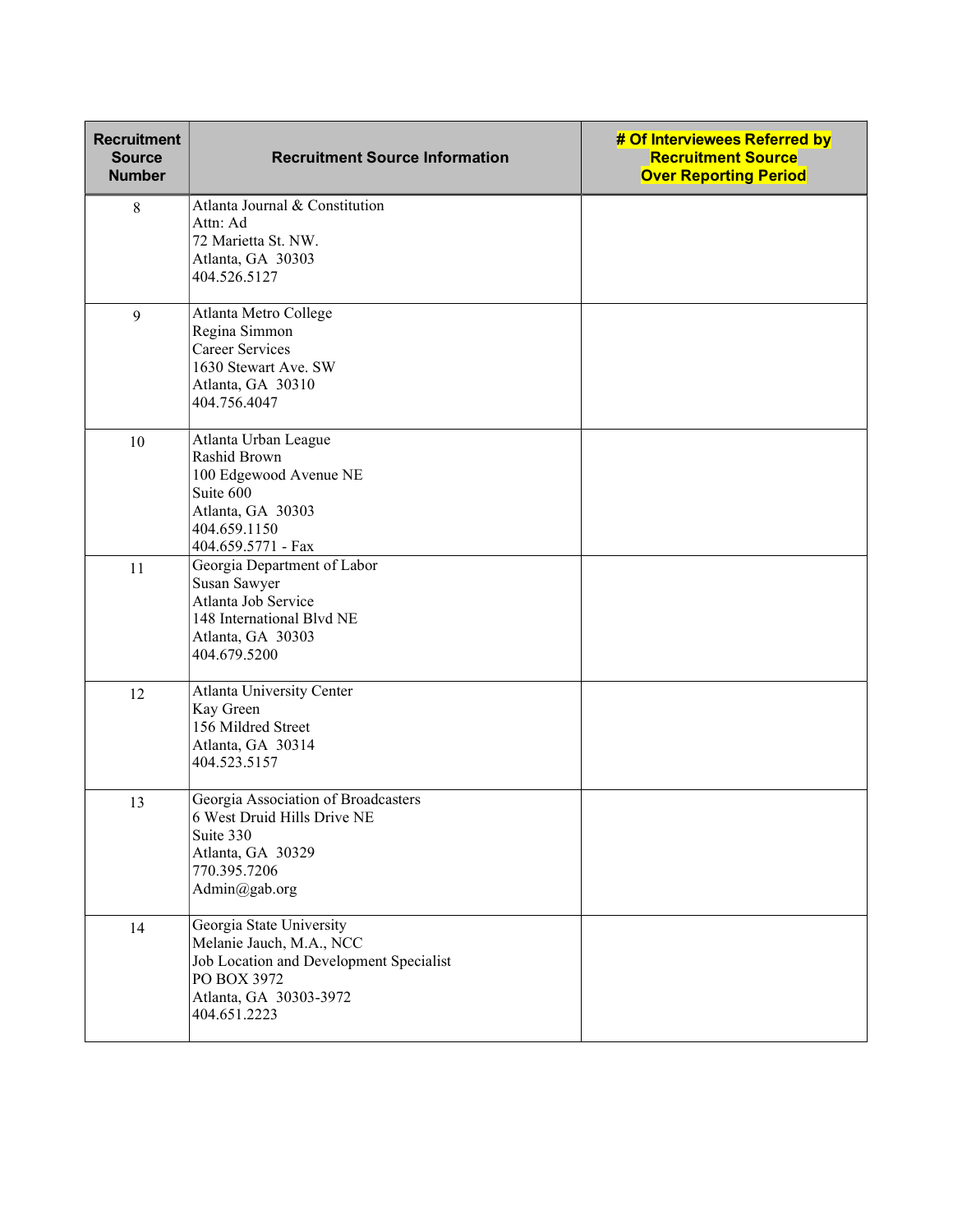| <b>Recruitment</b><br><b>Source</b><br><b>Number</b> | <b>Recruitment Source Information</b>                                                                                                                     | # Of Interviewees Referred by<br><b>Recruitment Source</b><br><b>Over Reporting Period</b> |
|------------------------------------------------------|-----------------------------------------------------------------------------------------------------------------------------------------------------------|--------------------------------------------------------------------------------------------|
| 15                                                   | The King Center<br>449 Auburn Ave<br>Atlanta, GA 30312<br>404.526.8900                                                                                    |                                                                                            |
| 16                                                   | Latin American Association<br>Fernando Escalande<br>2665 Buford Highway NE<br>Atlanta, GA 30324<br>404.638.1860                                           |                                                                                            |
| 17                                                   | <b>NAACP</b><br>Yvonne Finnie<br>970 Martin Luther King Jr. Drive, Suite 203<br>Atlanta, GA 30312<br>404.688.8868                                         |                                                                                            |
| 18                                                   | The National Council of Negro Women<br>Dorothy Height<br>P.O. Box 55158<br>Atlanta, GA 30312<br>404.633.6625                                              |                                                                                            |
| 19                                                   | University of Georgia<br>Samantha Rose Meyer<br>Career Planning & Placement<br>Clark Howell Hall<br>825 S. Lumpkin St<br>Athens, GA 30602<br>706.542.3375 |                                                                                            |
| 20                                                   | Dickey Broadcasting Company<br>800 Battery Ave SE<br>Suite 400<br>Atlanta, GA 30339<br>404.688.0068                                                       | 4                                                                                          |
| 21                                                   | www.staatalent.com                                                                                                                                        |                                                                                            |
| 22                                                   | www.All-Access.com                                                                                                                                        | 2                                                                                          |
| 23                                                   | www.680thefan.com                                                                                                                                         | $\overline{4}$                                                                             |
| 24                                                   | www.atlanta.craigslist.org                                                                                                                                |                                                                                            |
| 25                                                   | www.radioandrecords.com                                                                                                                                   |                                                                                            |
| 26                                                   | www.ajcjobs.com                                                                                                                                           |                                                                                            |
| 27                                                   | www.insideradio.com                                                                                                                                       |                                                                                            |
| $28\,$                                               | https://app.joinhandshake.com/                                                                                                                            |                                                                                            |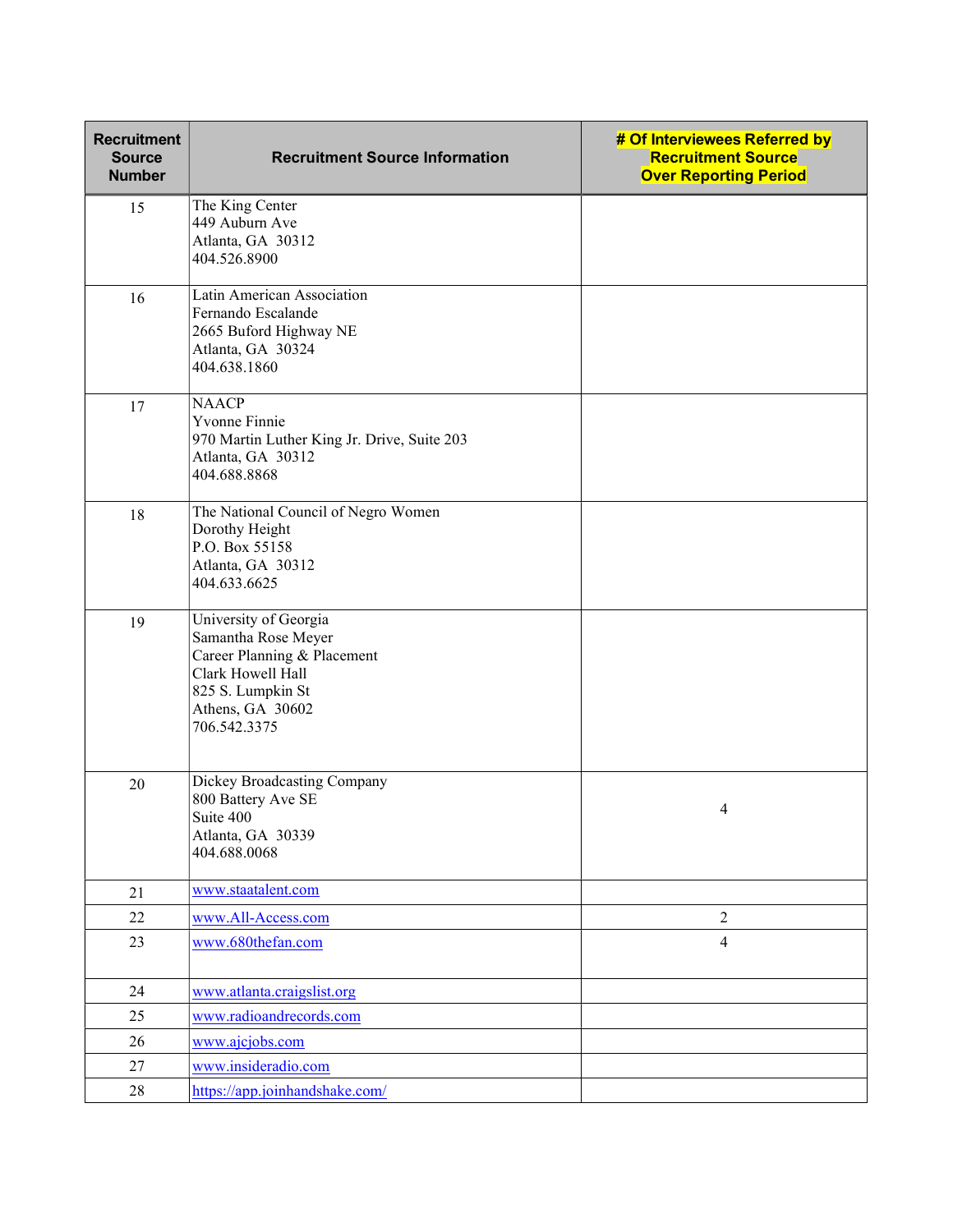| <b>Recruitment</b><br><b>Source</b><br><b>Number</b> | <b>Recruitment Source Information</b>                                                                                                                                | # Of Interviewees Referred by<br><b>Recruitment Source</b><br><b>Over Reporting Period</b> |
|------------------------------------------------------|----------------------------------------------------------------------------------------------------------------------------------------------------------------------|--------------------------------------------------------------------------------------------|
| 29                                                   | www.myinterfase.com/famu/employer                                                                                                                                    |                                                                                            |
| 30                                                   | Employee Referral                                                                                                                                                    | $\overline{3}$                                                                             |
| 31                                                   | <b>Complete Game Broadcasting</b>                                                                                                                                    |                                                                                            |
| 32                                                   | Atlanta Braves - Truist Park                                                                                                                                         |                                                                                            |
| 33                                                   | Cumulus Media                                                                                                                                                        |                                                                                            |
| 34                                                   | City career fair                                                                                                                                                     |                                                                                            |
| 35                                                   | <b>PWC</b><br>Joe Reinkemeyer<br>10 Tenth Street, Suite 1400<br>Atlanta, GA 30022<br>678 419 1152                                                                    |                                                                                            |
| 36                                                   | Frazier and Deeter, LLC<br>Mike Hendricks<br>600 Peachtree Street, Suite 1900<br>Atlanta, GA 30308<br>404.253.7564                                                   |                                                                                            |
| 37                                                   | First Pro<br>Serina Cochran<br>5607 Glenridge Dr, Suite 350<br>Atlanta, GA 30342<br>404.303.4989                                                                     |                                                                                            |
| 38                                                   | Kennesaw Campus<br>1000 Chastain Road<br>Kennesaw, GA 30144                                                                                                          |                                                                                            |
| 39                                                   | Career Resource Center<br>Division of Student Affairs<br>360-Degree Student Experience<br>First Floor J. Wayne Reitz Union<br>PO Box 118507<br>Gainesville, FL 32611 |                                                                                            |
| 40                                                   | https://www.xtra1063.com/                                                                                                                                            | 1                                                                                          |
| 41                                                   | SEB.org                                                                                                                                                              |                                                                                            |
| 42                                                   | Al-Ba.com                                                                                                                                                            |                                                                                            |
| 43                                                   | Tabtn.org (info@tabtn.org)                                                                                                                                           |                                                                                            |
| 44                                                   | LinkedIn                                                                                                                                                             | $\overline{4}$                                                                             |
| 45                                                   | Inside Radio                                                                                                                                                         |                                                                                            |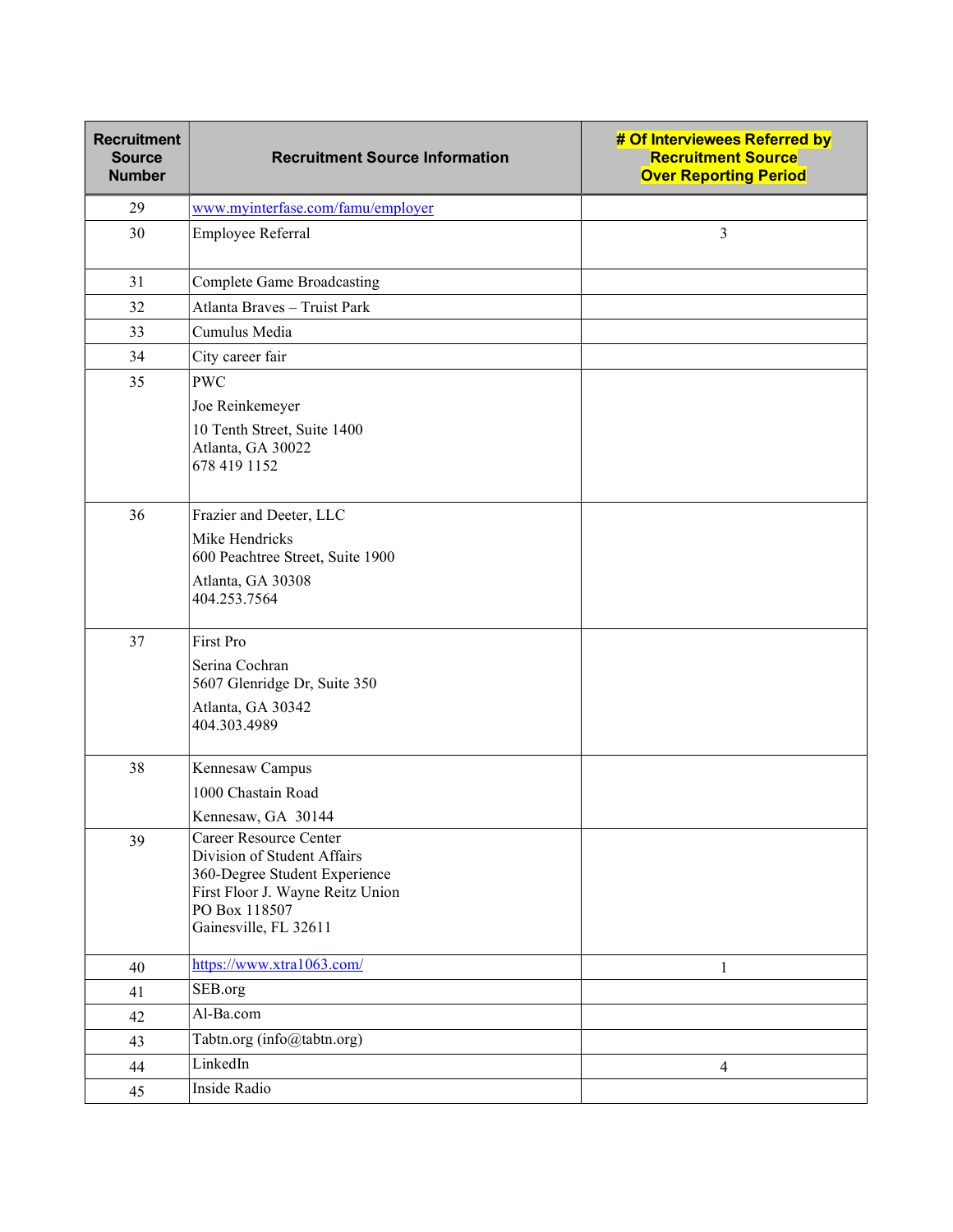Total Number of Interviews: \_\_\_\_\_\_\_\_\_\_\_\_